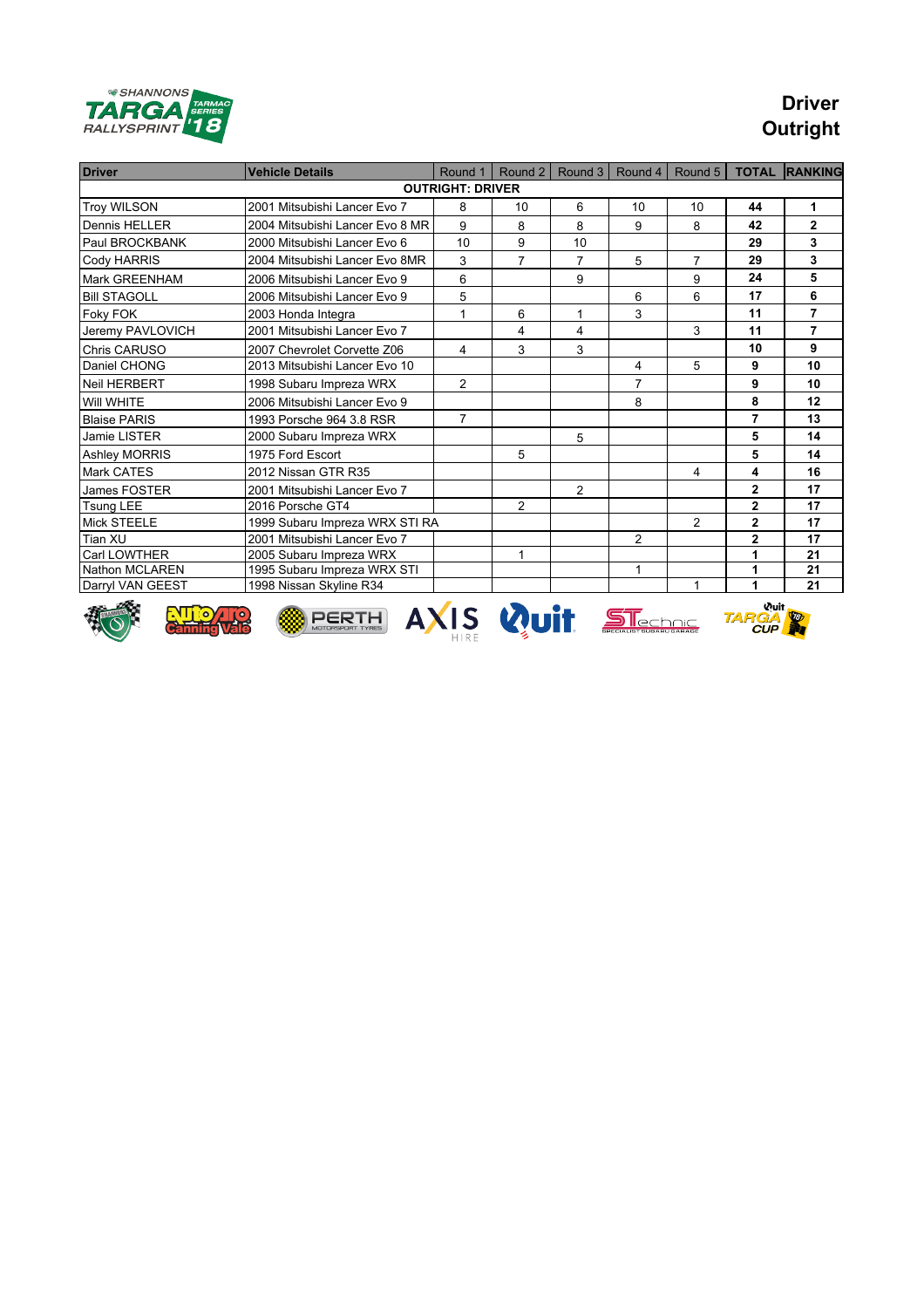

### **Driver Class**

| <b>Driver</b>                  | <b>Vehicle Details</b>                                       |                |                |                |                |                |                         | Round 1   Round 2   Round 3   Round 4   Round 5   TOTAL   RANKING |
|--------------------------------|--------------------------------------------------------------|----------------|----------------|----------------|----------------|----------------|-------------------------|-------------------------------------------------------------------|
|                                | Class I - Targa Cup 2WD up to 2.0L                           |                |                |                |                |                |                         |                                                                   |
| Andrew CARRICK                 | 1975 Ford Escort                                             | 9              | 10             | 10             | 10             | 9              | 48                      | 1                                                                 |
| Declan DOWLING                 | 1997 Honda Integra DC2                                       | 10             |                | 9              |                |                | 19                      | $\overline{2}$                                                    |
| <b>Trevor ALLEN</b>            | 1975 Ford Escort                                             | 7              | 7              |                |                | 5              | 19                      | $\mathbf{2}$                                                      |
| Peter BASKOVICH                | 1988 Toyota Corolla                                          |                |                | 7              |                | 8              | 15                      | 4                                                                 |
| Brendan QUARTERMAINE           | 1996 Nissan Pulsar SSS                                       |                |                |                | 8              | 6              | 14                      | 5                                                                 |
| Paul BARTLETT                  | 1974 Ford Escort Mk1                                         |                |                |                | 9              | $\overline{4}$ | 13                      | 6                                                                 |
| Stan WILKINS                   | 1992 Honda Civic                                             |                |                |                |                | 10             | 10                      | 7                                                                 |
| Darryl BENTLEY                 | 2014 Toyota 86                                               |                | 9              |                |                |                | 9                       | 8                                                                 |
| Steven CLEMENTS                | 2014 Subaru BRZ                                              | 8              |                |                |                |                | 8                       | 9                                                                 |
| Detlaf KLATT                   | 2014 Toyota 86                                               |                | 8              |                |                |                | 8                       | 9                                                                 |
| Kean LOO                       | 1990 Honda Civic                                             |                |                | 8              |                |                | 8                       | 9                                                                 |
| <b>Grant REGAN</b>             | 2008 Ford Fiesta XR4                                         |                |                |                |                | 7              | 7                       | 12                                                                |
| <b>Nick HANSEN</b>             | 1958 Simca Aronde<br>2004 Ford Focus ST170                   | 6              |                | 6              |                |                | 6<br>6                  | 13<br>13                                                          |
| Justin LINES<br>Nigel JONES    | 1967 Morris Mini                                             |                |                | 5              |                |                | 5                       | 15                                                                |
|                                | Class 2 - Targa Cup 2WD over 2.0L                            |                |                |                |                |                |                         |                                                                   |
| Chris CARUSO                   | 2007 Chevrolet Corvette Z06                                  | 9              | 10             | 10             | 9              | 9              | 47                      | 1                                                                 |
| <b>Tsung LEE</b>               | 2016 Porsche GT4                                             | 8              | 9              | 9              | 10             | 10             | 46                      | 2                                                                 |
| Simon LINGFORD                 | 1973 Datsun 240Z                                             | 5              | 8              | 8              | 8              | 6              | 35                      | 3                                                                 |
| <b>Bruce LAKE</b>              | 1971 Datsun 240Z                                             | $\overline{4}$ | $\overline{4}$ | 7              | 6              | 7              | 28                      | 4                                                                 |
| Wayne HENDERSON                | 2009 BMW 135                                                 | 3              | 7              | 3              |                | 8              | 21                      | 5                                                                 |
| Alan LANDMAN                   | 1994 Toyota Chaser                                           |                | 6              |                | 7              | 4              | 17                      | 6                                                                 |
| Glenn SCOTTER                  | 2000 Mazda RX7                                               | 7              |                |                | 5              |                | 12                      | 7                                                                 |
| Matthew ARMSTRONG              | 1986 Mazda RX7                                               |                |                | 6              | 3              | 3              | 12                      | 7                                                                 |
| <b>Blaise PARIS</b>            | 1993 Porsche 964 3.8 RSR                                     | 10             |                |                |                |                | 10                      | 9                                                                 |
| David HODGES                   | 2013 Holden SSV                                              |                | 5              |                | 2              | 2              | 9                       | 10                                                                |
| Mark CATES                     | 2016 Ferrari 488 Spyder                                      | 6              |                |                |                |                | 6                       | 11                                                                |
| Rohan MILNE                    | 2007 Mini JCW                                                |                | 1              | 4              |                |                | 5                       | 12                                                                |
| Jacob GREENHAM                 | 2013 Volkswagen Scirocco                                     |                |                | 5              |                |                | 5                       | 12                                                                |
| <b>Byron ELLEMENT</b>          | 2009 Ford Focus                                              |                |                |                |                | 5              | 5                       | 12                                                                |
| Matt MCGELLIN                  | 1990 Nissan 300ZX                                            |                |                | 4              |                |                | 4                       | 15                                                                |
| Phil PEAK                      | 1988 BMW M3                                                  |                |                |                | 4              |                | 4                       | 15                                                                |
| lan HILLS                      | 1974 Ford Escort                                             |                | 3              |                |                | 1              | 4                       | 15                                                                |
| Aaron MIDDLETON                | 2010 Porsche GT3                                             | 2              |                |                |                |                | 2                       | 18                                                                |
| Nathan LAMBERT                 | 2002 Mazda RX7                                               |                | $\overline{2}$ |                |                |                | $\mathbf 2$             | 18                                                                |
| Justin GAN                     | 1978 Porsche 911 SC                                          | 1              |                |                |                |                | 1                       | 20                                                                |
| Andy TUDOR                     | 2006 Porsche Cayman                                          |                |                |                | $\mathbf{1}$   |                | 1                       | 20                                                                |
|                                | Class 3 - Targa Cup 4WD up to 3.5L                           |                |                |                |                |                |                         |                                                                   |
| <b>Cody HARRIS</b>             | 2004 Mitsubishi Lancer Evo 8MR                               | 8              | 10             | 9              | 9              | 9              | 45                      | 1                                                                 |
| Mark GREENHAM                  | 2006 Mitsubishi Lancer Evo 9                                 | 10             |                | 10             | 2              | 10             | 32                      | $\mathbf 2$                                                       |
| Jeremy PAVLOVICH               | 2001 Mitsubishi Lancer Evo 7                                 | 6              | 9              | $\overline{7}$ |                | $\overline{7}$ | 29                      | 3                                                                 |
| <b>Bill STAGOLL</b>            | 2006 Mitsubishi Lancer Evo 9                                 | 9              |                |                | 10             | 8              | 27                      | 4                                                                 |
| <b>Tristan STANWAY</b>         | 2004 Mitsubishi Lancer Evo 8MR                               | $\overline{4}$ | 8              | 6              | $\mathbf{1}$   | 5              | 24                      | 5                                                                 |
| Damien RYKERS                  | 1997 Subaru Impreza WRX STI v3                               | 5              | 1              | 5              | 6              |                | 17                      | 6                                                                 |
| Colin YOUD                     | 2004 Mitsubishi Lancer Evo 8MR                               |                | 7              |                | 4              | 4              | 15                      | 7                                                                 |
| <b>Mick STEELE</b>             | 1999 Subaru Impreza WRX STI RA                               |                |                |                | 7              | 6              | 13                      | 8                                                                 |
| Hudson SFORCINA                | 2000 Subaru Impreza WRX                                      |                | 6              | 3              |                | 3              | 12                      | 9                                                                 |
| John MCDONALD                  | 1998 Subaru Impreza WRX                                      |                | 5              |                | 3              | $\mathbf{1}$   | 9                       | 10                                                                |
| Jamie LISTER                   | 2000 Subaru Impreza WRX                                      |                |                | 8              |                |                | 8                       | 11                                                                |
| <b>Brett WILKINSON</b>         | 2008 Mitsubishi Lancer Evo 10                                |                |                |                | 8              |                | 8                       | 11                                                                |
| Dylan KING                     | 2010 Subaru WRX STI Spec C                                   | $\overline{7}$ |                |                |                |                | 7                       | 13                                                                |
| Michael DOYLE<br>Doug TOSTEVIN | 1991 Subaru Liberty RS                                       |                | 3              | 2              |                |                | 5                       | 14                                                                |
| Gene SCHNEIDER                 | 2006 Subaru Impreza WRX STI Spec C<br>1996 Toyota Celica GT4 |                | 4              |                | 5              |                | 5<br>4                  | 14<br>16                                                          |
| Nathan MACMILLAN               | 1996 Subaru Impreza WRX                                      |                |                | 4              |                |                | 4                       | 16                                                                |
| James PRITCHARD                | 1994 Subaru Liberty                                          | 3              |                |                |                |                | 3                       | 18                                                                |
| Jacek SZYMENDERSKI             | 2001 Mitsubishi Lancer Evo                                   | $\overline{2}$ |                |                |                |                | 2                       | 19                                                                |
| Bert VAN ZUYLEN                | 1996 Toyota Celica GT4                                       |                | 2              |                |                |                | 2                       | 19                                                                |
| Peter HAY                      | 1996 Toyota Celica GT4                                       |                |                |                |                | $\overline{2}$ | $\overline{\mathbf{2}}$ | 19                                                                |
| Joanne MCILROY                 | 2002 Subaru Impreza WRX STI                                  | $\mathbf{1}$   |                |                |                |                | 1                       | 22                                                                |
| Ken STRAIN                     | 2001 Subaru Impreza WRX STI                                  |                |                | $\mathbf{1}$   |                |                | 1                       | 22                                                                |
|                                | Class 4 - Targa Cup 4WD over 3.5L                            |                |                |                |                |                |                         |                                                                   |
| Jack FIRTH                     | 2008 Subaru Impreza WRX Sti Spec R                           | 9              | 9              | 10             |                |                | 28                      | 1                                                                 |
| Mark CATES                     | 2012 Nissan GTR R35                                          |                |                |                | 10             | 10             | 20                      | 2                                                                 |
| Kagan DUCKER                   | 1995 Nissan R33 Skyline GTR                                  |                | 10             | 9              |                |                | 19                      | 3                                                                 |
| Denver PARKER                  | 2016 Ford Focus RS                                           | 10             |                |                |                |                | 10                      | 4                                                                 |
|                                | Class 5 - Targa Cup Gravel 2WD or 4WD                        |                |                |                |                |                |                         |                                                                   |
| <b>Ben THOMPSON</b>            | 1992 Subaru Liberty RS                                       | 10             | 8              | 10             | 10             | 10             | 48                      | 1                                                                 |
| Bryan SMITH                    | 1998 Subaru Impereza WRX STI                                 |                | 9              | 9              | 9              | 9              | 36                      | 2                                                                 |
| Robert PARISH                  | 1992 Subaru Liberty RS                                       | $\overline{7}$ | 5              | $\overline{7}$ | $\overline{7}$ | $\overline{7}$ | 33                      | 3                                                                 |
| Mike ROWSTON                   | 1999 Subaru Impreza WRX                                      | 9              |                | 8              | 8              | 8              | 33                      | 3                                                                 |
| Lee MCILROY                    | 1995 Subaru Impreza WRX STI RA                               |                | 10             |                |                |                | 10                      | 5                                                                 |
| Glenn ALCORN                   | 1977 Forst Escort RS2000                                     | 8              |                |                |                |                | 8                       | 6                                                                 |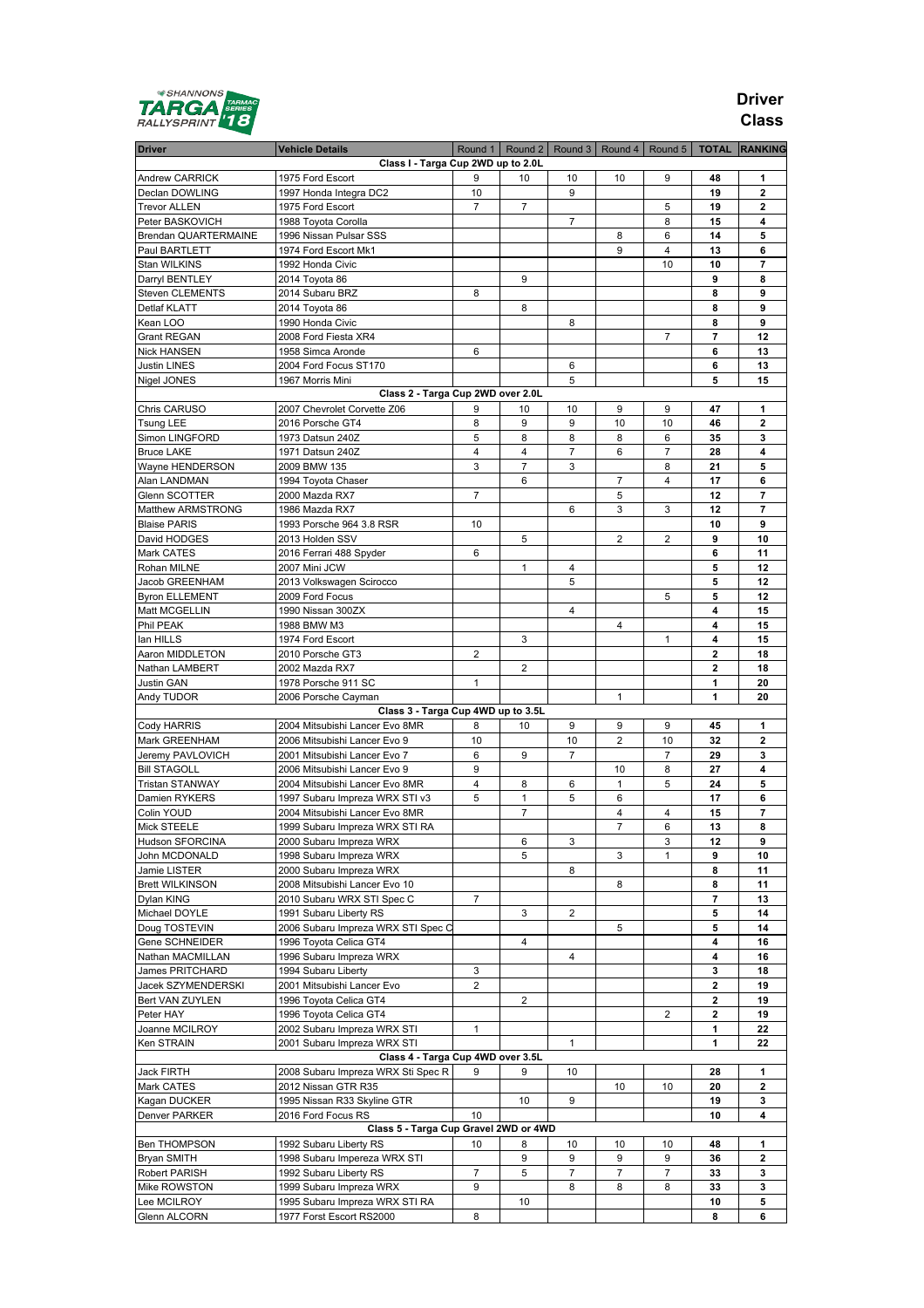

### **Driver Class**

| <b>Driver</b>                        | <b>Vehicle Details</b>                                       | Round 1            |                | Round 2   Round 3   Round 4 |                | Round 5 |                                     | <b>TOTAL RANKING</b> |
|--------------------------------------|--------------------------------------------------------------|--------------------|----------------|-----------------------------|----------------|---------|-------------------------------------|----------------------|
| Liam WRENNE                          | 1995 Subaru Impreza WRX STI RA                               |                    | 7              |                             |                |         | 7                                   | 7                    |
| Drew NUTTON                          | 2000 Subaru Impreza WRX                                      |                    | 6              |                             |                |         | 6                                   | 8                    |
| Andrew PERCIVAL                      | 1996 Honda Civic                                             |                    |                |                             |                | 6       | 6                                   | 8                    |
|                                      | Class 6 - Open Rallysprint 2WD up to 2.0L                    |                    |                |                             |                |         |                                     |                      |
| Foky FOK                             | 2003 Honda Integra                                           | 10                 | 10             | 10                          | 10             |         | 40                                  | 1                    |
| Stan WILKINS                         | 1993 Honda Integra                                           | $\overline{7}$     | 8              | 9                           |                |         | 24                                  | $\mathbf 2$          |
| Danny FISHER                         | 1997 Honda Integra                                           | 8                  | 9              |                             |                |         | 17                                  | 3                    |
| Aidan GOULD                          | 1994 Honda Civic                                             | 9                  |                | 8                           |                |         | 17                                  | 3                    |
| Eric LOO                             | 1990 Honda Civic                                             |                    |                |                             | 8              | 8       | 16                                  | 5                    |
| Luke STREAT                          | 1998 Honda Integra                                           |                    | 7              | 7                           |                |         | 14                                  | 6                    |
| Daniel ADAMS                         | 1994 Honda Civic                                             | 5                  |                |                             | 9              |         | 14                                  | 6                    |
| Paras HATSIYIANNAKIS                 | 1993 Honda Civic                                             | 6                  |                |                             | $\overline{7}$ |         | 13                                  | 8                    |
| Kenny TRAN                           | 1993 Honda Integra                                           |                    |                |                             |                | 10<br>9 | 10<br>9                             | 9<br>10              |
| <b>Greg Peers</b><br>Anthony BASSETT | 1996 Mitsubishi Mirage<br>1998 Honda Integra                 |                    | 6              |                             |                |         | 6                                   | 11                   |
|                                      | Class 7 - Open Rallysprint 2WD over 2.0L                     |                    |                |                             |                |         |                                     |                      |
| Rod WILLIS                           | 1990 Mazda MX5                                               | 9                  | 9              | $\overline{7}$              | 9              | 7       | 41                                  | 1                    |
| <b>Ashley MORRIS</b>                 | 1975 Ford Escort                                             | 10                 | 10             | 9                           |                |         | 29                                  | 2                    |
| Peter MOUNTAIN                       | 1996 BMW E36                                                 | 6                  | $\overline{7}$ | $\mathbf{1}$                | 6              | 4       | 24                                  | 3                    |
| Joseph NG                            | 2011 Volkswagen Golf GTI                                     | 3                  | 8              |                             | 7              | 5       | 23                                  | 4                    |
| Brendan ATTARD                       | 1999 Nissan R34 Skyline                                      | $\overline{4}$     | 5              | 5                           | 8              |         | 22                                  | 5                    |
| Damian CHANDLER                      | 1989 Nissan Skyline                                          |                    |                |                             | 10             | 6       | 16                                  | 6                    |
| <b>Wesley JAMES</b>                  | 1998 Nissan Skyline GTT                                      | 8                  |                | 6                           |                |         | 14                                  | 7                    |
| Aldo DE PAOLI                        | 1972 Holden HQ                                               | $\overline{7}$     | 6              |                             |                |         | 13                                  | 8                    |
| Sean ARTHUR                          | 1988 Nissan Skyline                                          | $\overline{2}$     | 3              | 4                           |                | 2       | 11                                  | 9                    |
| Scott ROSE                           | 2001 Mazda RX7 FD3S                                          |                    |                | 10                          |                |         | 10                                  | 10                   |
| Darren WIESE                         | 1976 Holden LX Torana                                        |                    |                |                             |                | 10      | 10                                  | 10                   |
| Steve METLITZKY                      | 2004 Lotus Elise                                             |                    |                |                             |                | 9       | 9                                   | 12                   |
| <b>Denver PARKER</b>                 | 1992 Nissan Skyline                                          |                    |                | 8                           |                |         | 8                                   | 13                   |
| Cade BELL                            | 1999 Porsche GT3                                             |                    |                |                             |                | 8       | 8                                   | 13                   |
| Nigel JOHNSON                        | 1993 Mazda RX7                                               | 5                  |                |                             |                |         | 5                                   | 15                   |
| David BLAINEY                        | 1974 Porsche RS Replica                                      |                    |                |                             | 5              |         | 5                                   | 15                   |
| Steve PFEIFFER                       | 2015 Ford Fiesta ST                                          |                    | 4              |                             |                |         | 4                                   | 17                   |
| Shane EDWARDS                        | 2006 Holden SS Crewman                                       |                    | $\mathbf{1}$   |                             | 3              |         | 4                                   | 17                   |
| John TRAVIS                          | 1989 Mazda MX5                                               |                    |                | 3                           | $\mathbf{1}$   |         | 4                                   | 17                   |
| Scott LOCKHART                       | 1987 BMW M3                                                  |                    |                |                             | $\overline{4}$ |         | 4                                   | 17                   |
| Dave ALLAN                           | 1998 Nissan Skyline                                          |                    | $\overline{2}$ |                             |                | 1       | 3                                   | 21                   |
| <b>Justin WILLIS</b>                 | 1999 Porsche GT3<br>2006 Mazda RX8                           |                    |                | 2                           |                | 3       | 3<br>$\mathbf 2$                    | 21<br>23             |
| Ryan LETESSIER<br>Lindsay WOOD       | 1994 Toyota MR2                                              |                    |                |                             | $\overline{2}$ |         | $\overline{2}$                      | 23                   |
| <b>Bryce MATTHEWS</b>                | 1993 Nissan Skyline                                          |                    |                |                             |                |         | 1                                   | 25                   |
|                                      | Class 8 - Open Rallysprint 4WD                               |                    |                |                             |                |         |                                     |                      |
| <b>Troy WILSON</b>                   | 2001 Mitsubishi Lancer Evo 7                                 | 9                  | 10             | 8                           | 10             | 10      | 47                                  | 1                    |
| Dennis HELLER                        | 2004 Mitsubishi Lancer Evo 8 MR                              | 8                  | 8              | 9                           | 9              | 9       | 43                                  | 2                    |
| Paul BROCKBANK                       | 2000 Mitsubishi Lancer Evo 6                                 | 10                 | 9              | 10                          |                |         | 29                                  | 3                    |
| Daryle VAN GEEST                     | 1998 Nissan R34 Skyline                                      | 6                  | 6              | 6                           |                | 7       | 25                                  | 4                    |
| Carl LOWTHER                         | 2005 Subaru Impreza WRX                                      | $\overline{4}$     | 7              | 5                           | 2              | 3       | 21                                  | 5                    |
| Nathon MCLAREN                       | 1995 Subaru Impreza WRX STI RA                               |                    | 4              | 2                           | 4              | 5       | 15                                  | 6                    |
| Neil HERBERT                         | 1998 Subaru Impreza WRX                                      | 7                  |                |                             | 7              |         | 14                                  | 7                    |
| Daniel CHONG                         | 2013 Mitsubishi Lancer Evo 10                                |                    |                |                             | 6              | 8       | 14                                  | 7                    |
| Mick GOODMAN                         | 2006 Subaru Impreza WRX STI                                  |                    | $\overline{2}$ | 4                           | 3              | 4       | 13                                  | 9                    |
| Will WHITE                           | 2006 Mitsubishi Lancer Evo 9                                 |                    |                |                             | 8              |         | 8                                   | 10                   |
| Paul OXLEY                           | 2002 Subaru Impreza WRX STI                                  | 2                  |                |                             |                | 6       | 8                                   | 10                   |
| James FOSTER                         | 2001 Mitsubishi Lancer Evo 7                                 |                    |                | 7                           |                |         | 7                                   | 12                   |
| Tian XU                              | 2001 Mitsubishi Lancer Evo 7                                 |                    |                | 1                           | 5              |         | 6                                   | 13                   |
| <b>Burke AUSTIN</b>                  | 2004 Subaru WRX                                              | 5                  |                |                             |                |         | 5                                   | 14                   |
| Chris GENOVESE                       | 1996 Nissan Skyline GTR                                      |                    | 5              |                             |                |         | 5                                   | 14                   |
| Drew NUTTON<br>Jono HANSEN           | 1999 Mitsubishi Lancer Evo 6<br>2003 Mitsubishi Lancer Evo 8 | 3                  |                | 3                           | 1              | 1       | 5<br>3                              | 14<br>17             |
| Jacob AYRES                          | 2001 Subaru Forester GT                                      |                    | 3              |                             |                |         | 3                                   | 17                   |
| Lee MCILROY                          | 1994 Subaru Liberty RS                                       |                    |                |                             |                | 2       | $\mathbf 2$                         | 19                   |
| Luke VERON                           | 1999 Subaru Legacy                                           | 1                  |                |                             |                |         | 1                                   | 20                   |
| <b>Barry MCGUINNESS</b>              | 2000 Subaru Impreza WRX                                      |                    | 1              |                             |                |         | 1                                   | 20                   |
|                                      |                                                              |                    |                |                             |                |         |                                     |                      |
|                                      | PERTH                                                        | AXIS Wuit STECHAIG |                |                             |                |         | Quit,<br><b>TARGA</b><br><b>CUP</b> |                      |









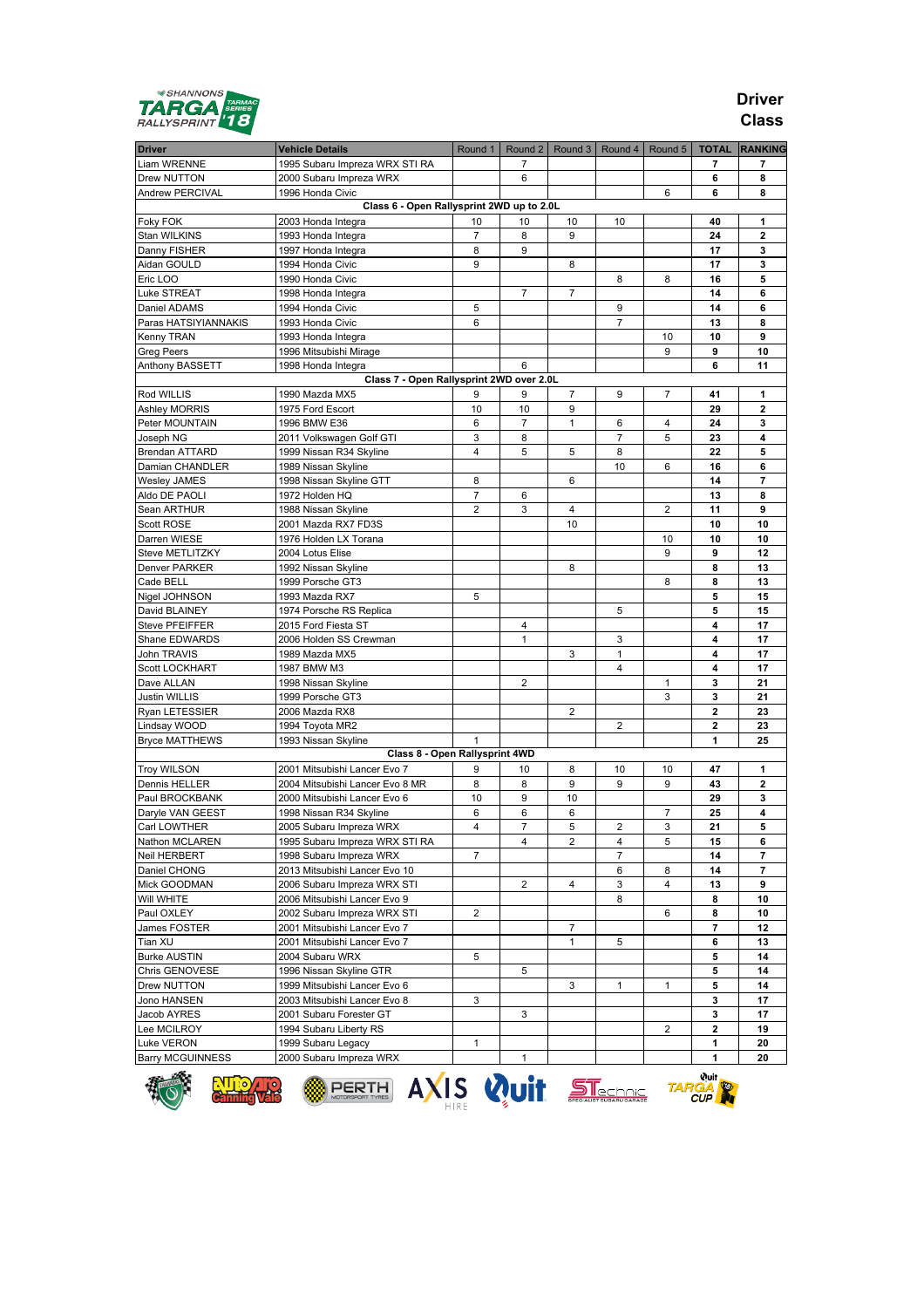

# **Co-Driver Outright**

| <b>Driver</b>           | Round 1        | Round 2                    |                         | Round 3   Round 4   Round 5 |                |                         | <b>TOTAL RANKING</b>    |
|-------------------------|----------------|----------------------------|-------------------------|-----------------------------|----------------|-------------------------|-------------------------|
|                         |                | <b>OUTRIGHT: CO-DRIVER</b> |                         |                             |                |                         |                         |
| Keian GUY               | 9              | 8                          | 8                       | 9                           | 8              | 42                      | $\mathbf 1$             |
| Matt JAMES WALLACE      | 10             | 9                          | 10                      |                             |                | 29                      | $\overline{2}$          |
| Jacob ZURZOLO           | 3              | $\overline{7}$             | $\overline{7}$          | 5                           | $\overline{7}$ | 29                      | $\overline{\mathbf{2}}$ |
| <b>Steph ESTERBAUER</b> | $6\phantom{1}$ |                            | 9                       |                             | 9              | 24                      | $\overline{\mathbf{4}}$ |
| Glenys STAGOLL          | 5              |                            |                         | 6                           | $6\phantom{1}$ | 17                      | 5                       |
| <b>Jason GARDINER</b>   |                | $\overline{\mathbf{4}}$    | $\overline{\mathbf{4}}$ |                             | 3              | 11                      | $6\phantom{1}$          |
| Corwin LAU              | $\mathbf{1}$   | 6                          | $\mathbf{1}$            | 3                           |                | 11                      | $6\phantom{1}$          |
| <b>Kris HARVEY</b>      |                |                            |                         | 10                          |                | 10                      | 8                       |
| Sara HIGGS              |                |                            |                         |                             | 10             | 10                      | 23                      |
| Melissa TRELOAR-RUSH    |                | 10                         |                         |                             |                | 10                      | 8                       |
| Matt PALMER             |                |                            |                         | $\overline{\mathbf{4}}$     | 5              | 9                       | 11                      |
| Stephen VASS            | $\overline{2}$ |                            |                         | $\overline{7}$              |                | 9                       | 11                      |
| Kurt BAJAKY             | 8              |                            |                         |                             |                | 8                       | 13                      |
| Matt THOMPSON           |                |                            |                         | 8                           |                | 8                       | 13                      |
| Raechel PARIS           | $\overline{7}$ |                            |                         |                             |                | $\overline{7}$          | 15                      |
| Mandy LISTER            |                | 3                          | 3                       |                             |                | $6\phantom{1}$          | 16                      |
| Tim MILLS               |                |                            | 6                       |                             |                | $6\phantom{1}$          | 16                      |
| Greg DALLY              |                | 5                          |                         |                             |                | 5                       | 18                      |
| Cath NIND               |                |                            | 5                       |                             |                | 5                       | 18                      |
| Pete DAVIES             |                |                            |                         |                             | $\overline{4}$ | $\overline{\mathbf{4}}$ | 23                      |
| <b>Mitch GRAY</b>       | 4              |                            |                         |                             |                | $\overline{\mathbf{4}}$ | 20                      |
| <b>Stephen LAWRENCE</b> |                | $\overline{2}$             |                         | 1                           |                | $\overline{\mathbf{3}}$ | 22                      |
| Denis CONWAY            |                |                            |                         | $\overline{2}$              |                | $\overline{\mathbf{2}}$ | 23                      |
| <b>Chris FOSTER</b>     |                |                            | $\overline{2}$          |                             |                | $\overline{2}$          | 19                      |
| <b>Jeff MIZAN</b>       |                |                            |                         |                             | $\overline{2}$ | $\overline{\mathbf{2}}$ | 23                      |
| <b>Adrian HUDMAN</b>    |                | $\mathbf{1}$               |                         |                             |                | 1                       | 26                      |
| <b>Cameron MCGRATH</b>  |                |                            |                         |                             | $\mathbf 1$    | $\mathbf 1$             | 26                      |











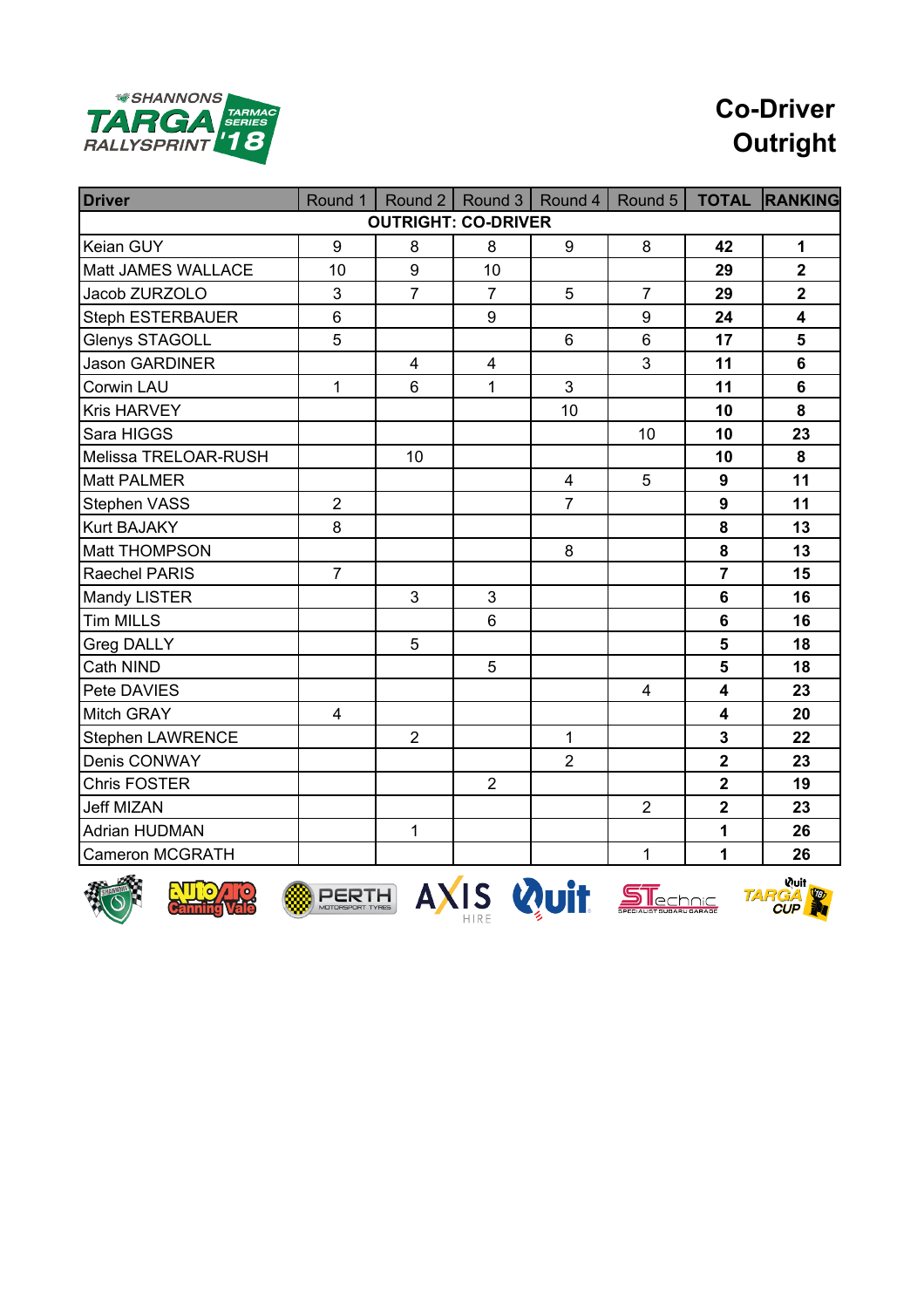

## **Co-Driver Class**

| <b>Co-Driver</b>         | Round 1        |                                    |                | Round 2   Round 3   Round 4   Round 5 |                | <b>TOTAL</b>   | <b>RANKING</b>          |
|--------------------------|----------------|------------------------------------|----------------|---------------------------------------|----------------|----------------|-------------------------|
|                          |                | Class I - Targa Cup 2WD up to 2.0L |                |                                       |                |                |                         |
| Alex CARRICK             | 9              | 10                                 | 10             | 10                                    | 9              | 48             | 1                       |
| Jay SALMON               | 10             |                                    | 9              |                                       |                | 19             | $\mathbf{2}$            |
| Joanne MCILROY           | $\overline{7}$ | $\overline{7}$                     |                |                                       | 5              | 19             | $\mathbf{2}$            |
| Nigel JONES              |                |                                    |                | 9                                     | 4              | 13             | 4                       |
| Luis BENNET              |                |                                    |                |                                       | 10             | 10             | 5                       |
| Detlef KLATT             |                | 9                                  |                |                                       |                | 9              | 6                       |
| Jacek SZYMENDERSKI       | 8              |                                    |                |                                       |                | 8              | 7                       |
| Darryl BENTLEY           |                | 8                                  |                |                                       |                | 8              | 7                       |
| Kean LOO                 |                |                                    | 8              |                                       |                | 8              | 7                       |
| Nathan QUARTERMAINE      |                |                                    |                | 8                                     |                | 8              | 7                       |
| Lindsay WOOD             |                |                                    |                |                                       | 8              | 8              | $\overline{7}$          |
| Peter BASKOVICH          |                |                                    | 7              |                                       |                | 7              | 12                      |
| Ben HICKMAN              |                |                                    |                |                                       | $\overline{7}$ | $\overline{7}$ | 12                      |
| <b>Brandon SCANDRETT</b> | 6              |                                    |                |                                       |                | 6              | 14                      |
| Samuel HESFORD           |                |                                    | 6              |                                       |                |                | 14                      |
|                          |                |                                    |                |                                       |                | 6              |                         |
| Aaron MALLOY             |                |                                    |                |                                       | 6              | 6              | 14                      |
| Ewan JONES               |                |                                    | 5              |                                       |                | 5              | 17                      |
|                          |                | Class 2 - Targa Cup 2WD over 2.0L  |                |                                       |                |                |                         |
| Stephen LAWRENCE         | 8              | 9                                  | 9              | 10                                    | 10             | 46             | 1                       |
| Mandy LISTER             |                | 10                                 | 10             | 9                                     | 9              | 38             | 2                       |
| Susannah LINGFORD        | 5              | 8                                  | 8              | 8                                     | 6              | 35             | 3                       |
| Peter HALL               | $\overline{4}$ | 4                                  | $\overline{7}$ | 6                                     |                | 21             | 4                       |
| Alex BUTLER              | 3              | 7                                  | $\overline{2}$ |                                       | 8              | 20             | 5                       |
| Peter BASKOVICH          |                | 6                                  |                | 7                                     |                | 13             | 6                       |
| Greg ARMSTRONG           |                |                                    | 6              | 3                                     | 3              | 12             | $\overline{\mathbf{r}}$ |
| Raechel PARIS            | 10             |                                    |                |                                       |                | 10             | 8                       |
| Mitch GRAY               | 9              |                                    |                |                                       |                | 9              | 9                       |
| Anna HODGES              |                | 5                                  |                | 2                                     | $\overline{c}$ | 9              | 13                      |
| Rhion BENNETT            | 7              |                                    |                |                                       |                | 7              | 11                      |
| Lindsay WOOD             |                |                                    | 3              |                                       | 4              | $\overline{7}$ | 18                      |
| Geoffrey CUMMINS         |                |                                    |                |                                       | 7              | 7              | 11                      |
| Peter DAVIES             | 6              |                                    |                |                                       |                | 6              | 14                      |
| David BRITTAIN           |                | 1                                  | 4              |                                       |                | 5              | 15                      |
| Jacob ZURZOLO            |                |                                    | 5              |                                       |                | 5              | 18                      |
| Anna MERLO               |                |                                    |                | 5                                     |                | 5              | 20                      |
| Dean MCLARDY             |                |                                    |                |                                       | 5              | 5              | 15                      |
| Sam HACKETT              |                |                                    |                | 4                                     |                | 4              | 20                      |
| Josh HILLS               |                | 3                                  |                |                                       |                | 3              | 14                      |
| Hugh O'BRIEN             | 2              |                                    |                |                                       |                | $\overline{c}$ | 21                      |
| Nigel JONES              |                | $\overline{2}$                     |                |                                       |                | $\overline{c}$ | 21                      |
| Greg LEVENE              | $\mathbf{1}$   |                                    |                |                                       |                | $\mathbf{1}$   | 23                      |
| <b>Brad BIRD</b>         |                |                                    |                | 1                                     |                | 1              | 23                      |
| Steve CALLAGHAN          |                |                                    |                |                                       | 1              | 1              | 23                      |
|                          |                | Class 3 - Targa Cup 4WD up to 3.5L |                |                                       |                |                |                         |
| Jacob ZURZOLO            | 8              | 10                                 | 9              | 9                                     | 9              | 45             | 1                       |
|                          | 10             |                                    | 10             | $\overline{\mathbf{c}}$               | 10             | 32             | 2                       |
| Steph ESTERBAUER         | 6              | 9                                  | $\overline{7}$ |                                       | $\overline{7}$ | 29             | 3                       |
| Josh GARDINER            |                |                                    |                |                                       |                |                |                         |
| Glenys STAGOLL           | 9              |                                    |                | 10                                    | 8              | 27             | 4                       |
| Andrew MARTIN            | 4              | 8                                  | 6              | 1                                     | 5              | 24             | 6                       |
| Cody SMITH               | 5              | $\mathbf{1}$                       | 5              | 6                                     |                | 17             | 6                       |
| Richard WRAIT            |                | 7                                  |                | 4                                     | 4              | 15             | 7                       |
| Cindy GIELINGH-JONES     |                | 5                                  |                | 3                                     | $\mathbf{1}$   | 9              | 8                       |
| Cath NIND                |                |                                    | 8              |                                       |                | 8              | 9                       |
| Matthew EDGAR            |                |                                    |                | 8                                     |                | 8              | 9                       |
| Daymon NICOLI            | 7              |                                    |                |                                       |                | $\overline{7}$ | 4                       |
| Glenn HINGE              |                |                                    |                | 7                                     |                | 7              | 11                      |
| Steven VASS              |                | 6                                  |                |                                       |                | 6              | 13                      |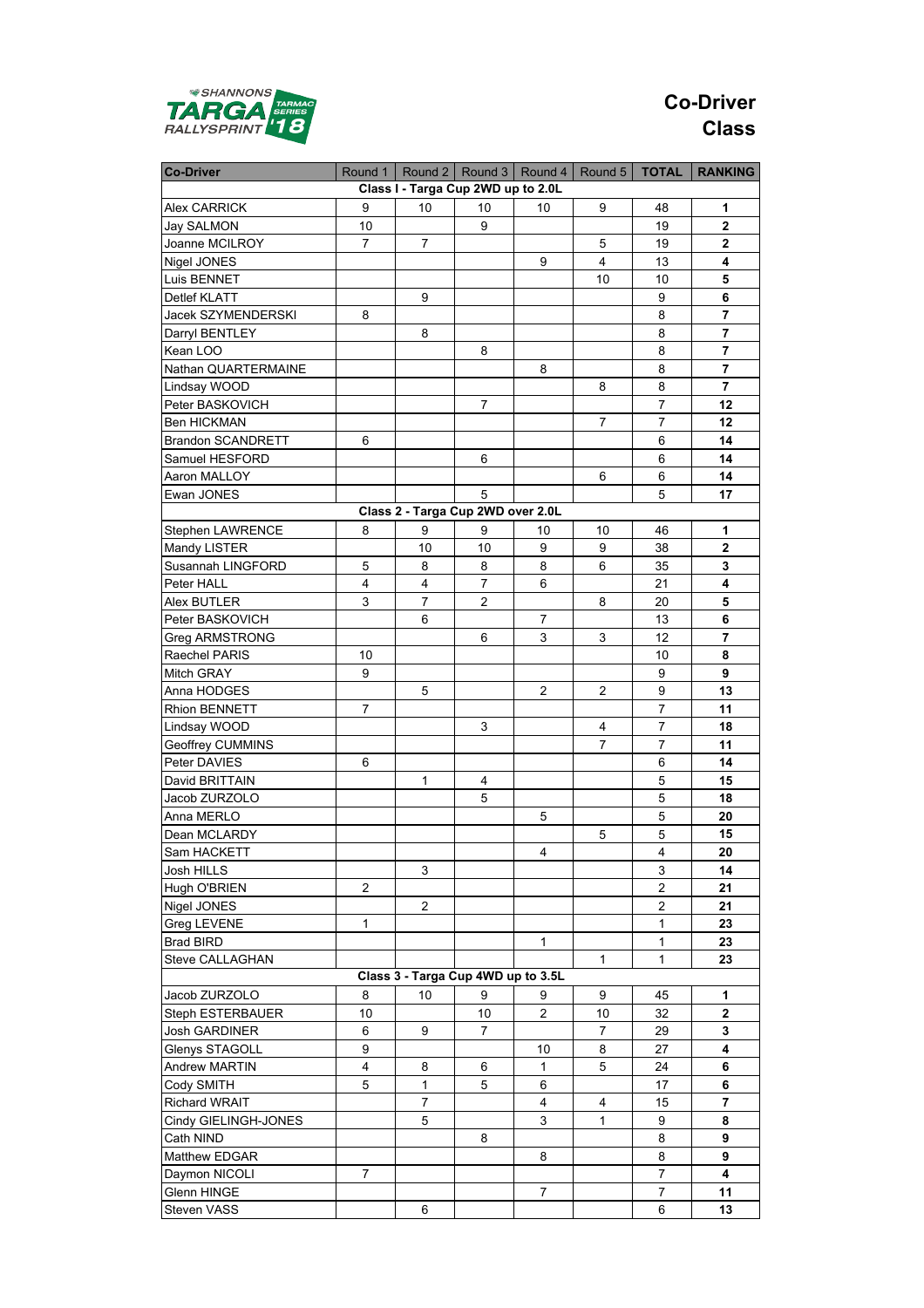

## **Co-Driver Class**

| <b>Co-Driver</b>     | Round 1        |                                   |                | Round 2   Round 3   Round 4               | Round 5        | <b>TOTAL</b>   | <b>RANKING</b> |
|----------------------|----------------|-----------------------------------|----------------|-------------------------------------------|----------------|----------------|----------------|
| Mark SFORCINA        |                |                                   | 3              |                                           | 3              | 6              | 13             |
| Jeff MIZAN           |                |                                   |                |                                           | 6              | 6              | 13             |
| Nathan PEARCE        |                | 3                                 | 2              |                                           |                | 5              | 16             |
| Ash THOMAS           |                |                                   |                | 5                                         |                | 5              | 16             |
| Mitch TEMPLAR        |                | 4                                 |                |                                           |                | 4              | 18             |
| Matthew COBBETT      |                |                                   | 4              |                                           |                | 4              | 18             |
| Stephen WADE         | 3              |                                   |                |                                           |                | 3              | 20             |
| Steven CLEMENTS      | $\overline{2}$ |                                   |                |                                           |                | 2              | 21             |
| <b>Brendon CROCK</b> |                | 2                                 |                |                                           |                | 2              | 21             |
| Gene SCHNEIDER       |                |                                   |                |                                           | 2              | $\overline{2}$ | 21             |
| <b>Trevor ALLEN</b>  | 1              |                                   |                |                                           |                | $\mathbf{1}$   | 24             |
| Jason MOORE          |                |                                   | 1              |                                           |                | $\mathbf{1}$   | 24             |
|                      |                | Class 4 - Targa Cup 4WD over 3.5L |                |                                           |                |                |                |
|                      |                |                                   |                |                                           |                |                |                |
| Lachlan BERESFORD    | 9              | 9                                 | 10             |                                           |                | 28             | 1              |
| Peter DAVIES         |                |                                   |                | 10                                        | 10             | 20             | $\mathbf{2}$   |
| <b>Travis MORRIS</b> |                | 10                                | 9              |                                           |                | 19             | 3              |
| Jackie ALDERTON      | 10             |                                   |                |                                           |                | 10             | 4              |
|                      |                |                                   |                | Class 5 - Targa Cup Gravel 2WD or 4WD     |                |                |                |
| Doug THOMPSON        | 10             | 8                                 | 10             | 10                                        |                | 38             | 1              |
| Jenny GERDEI         |                |                                   | 9              | 9                                         | 9              | 27             | 2              |
| <b>Kelsey GERDEI</b> |                | 5                                 | 7              | $\overline{7}$                            | 7              | 26             | 3              |
| Thomas WILLIAMS      |                |                                   | 8              | 8                                         | 8              | 24             | 4              |
| Joanne MCILROY       |                | 10                                |                |                                           |                | 10             | 5              |
| Sally BURDETT        |                |                                   |                |                                           | 10             | 10             | 5              |
| Katie OXLEY          | 9              |                                   |                |                                           |                | 9              | 7              |
| Simon GLOSSOP        |                | 9                                 |                |                                           |                | 9              | 7              |
| Alyson CONWAY        | 8              |                                   |                |                                           |                | 8              | 9              |
| Andrew PERCIVAL      | 7              |                                   |                |                                           |                | 7              | 10             |
| Ash RIDDEN           |                | $\overline{7}$                    |                |                                           |                | $\overline{7}$ | 10             |
| <b>Tina FRANK</b>    |                | 6                                 |                |                                           |                | 6              | 12             |
| Dale KETTELS         |                |                                   |                |                                           | 6              | 6              | 12             |
|                      |                |                                   |                | Class 6 - Open Rallysprint 2WD up to 2.0L |                |                |                |
| Corwin LAU           | 10             | 10                                | 10             | 10                                        |                | 40             | 1              |
| Kerry-Anne CHAN      | 7              | 8                                 | 9              | 6                                         |                | 30             | 2              |
| Shara CLUES          | 9              | $\overline{7}$                    | $\overline{7}$ |                                           |                | 23             | 3              |
| Nicholas SERAFINO    | 8              | 9                                 |                |                                           |                | 17             | 4              |
| Luis BENNET          |                |                                   |                | 8                                         | 8              | 16             | 5              |
| Ryan ZILIOLI         | 6              |                                   |                | $\overline{7}$                            |                | 13             | 6              |
| Aidan DELANEY-GOULD  |                |                                   |                |                                           | 10             | 10             | 7              |
| Gavin REYNOLDS       |                |                                   |                | 9                                         |                | 9              | 8              |
| Abraham TUCKETT      |                |                                   |                |                                           | 9              | 9              | 8              |
| Chin MOY             |                |                                   | 8              |                                           |                | 8              | 10             |
| Eroll GOODALL        |                | 6                                 |                |                                           |                | 6              | 11             |
| Nigel JONES          | 5              |                                   |                |                                           |                | 5              | 12             |
|                      |                |                                   |                | Class 7 - Open Rallysprint 2WD over 2.0L  |                |                |                |
| lan DRURY            | 9              | 9                                 | 7              | 9                                         | $\overline{7}$ | 41             | 1              |
| Greg DALLY           | 10             | 10                                | 9              | 4                                         |                | 33             | 2              |
| Michelle NG          | 3              | 8                                 |                | 7                                         | 5              | 23             | 3              |
| Jonathon BOOTH       | 4              | 5                                 |                | 8                                         |                | 17             | 4              |
| Alessia DE PAOLI     | 7              | 6                                 |                |                                           |                | 13             | 5              |
| Marco SANGINITI      |                |                                   | 10             |                                           |                | 10             | 16             |
| Kylie FALZON         |                |                                   |                | 10                                        |                | 10             | 6              |
| Elle KANE            |                |                                   |                |                                           |                | 10             |                |
|                      |                |                                   |                | 6                                         | 4              |                | 6              |
| Evan COCKRAM         |                |                                   |                |                                           | 10             | 10             | 6              |
| <b>Bradley HOYLE</b> |                | 3                                 | 4              |                                           | $\overline{2}$ | 9              | 10             |
| Lauren CORNES        |                |                                   |                |                                           | 9              | 9              | 10             |
| Peter GRAY           | 8              |                                   |                |                                           |                | 8              | 12             |
| Jackie ALDERTON      |                |                                   | 8              |                                           |                | 8              | 12             |